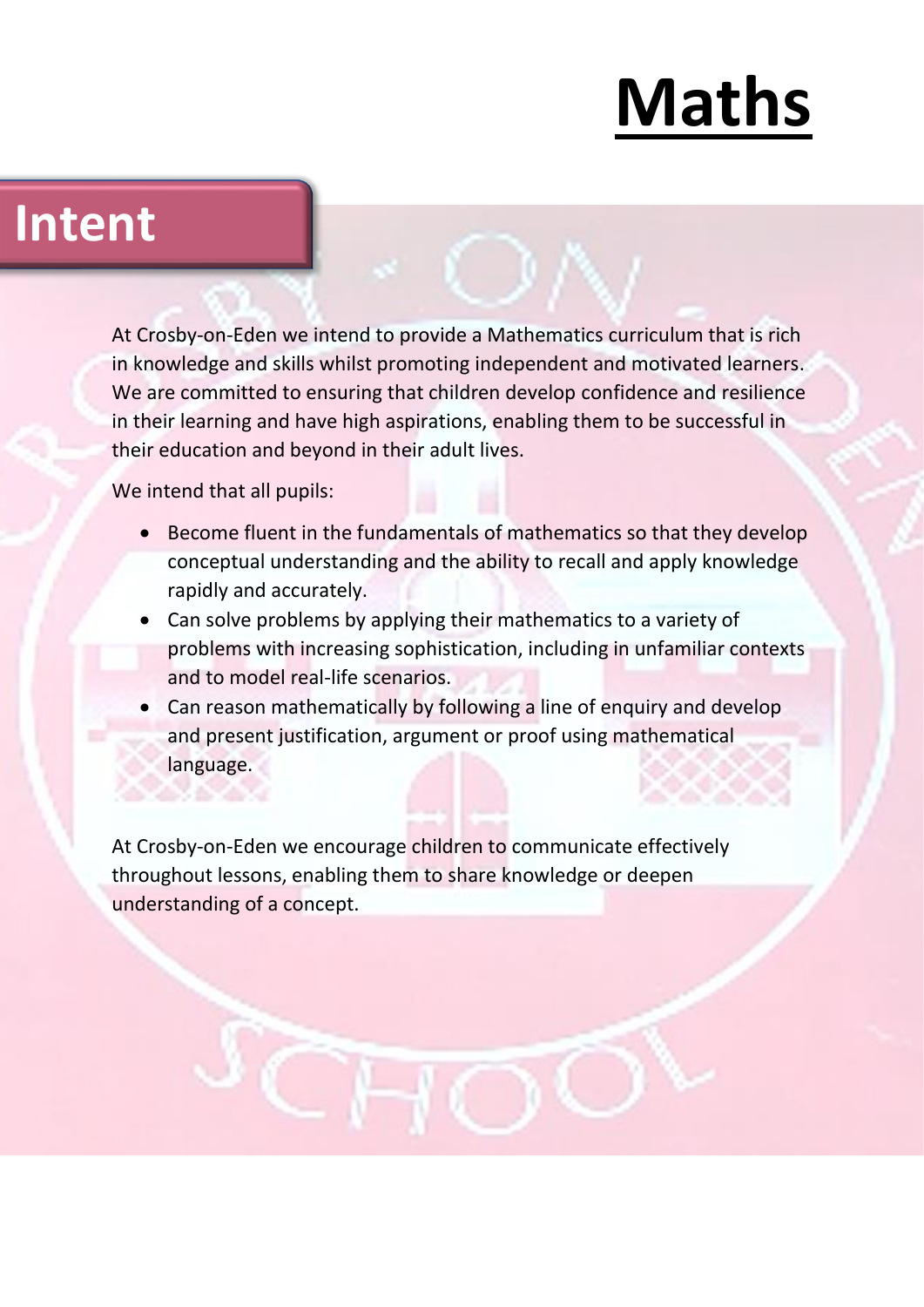### **Implementation**

Mathematics is taught daily in each class focusing on developing fluency, problem solving and reasoning. Power Maths is used in KS1 and KS2 to ensure consistency and progression and is supplemented with additional resources to personalise learning. Progressive units, mapped out following Power Maths progression, enable children to build on prior knowledge and skills. To provide pupils with a deeper understanding of key mathematical concepts, learning is shared within real-life contexts and scenarios.

Quality first teaching is used with an inclusive approach to use careful modelling, questioning and discussion of strategies following a CPA approach. The progression of a consistent CPA approach enables pupils to build on prior knowledge using representation they are familiar with (place value counters, base 10, numberlines, part-whole models, place value grids, bar models…) with access to the concrete manipulatives, if required. Each class organises their resources in the way best suited to the children's needs and the room layout but all children have access to the concrete resources to support and deepen their understanding. Children are encouraged to talk about their learning in lessons, developing their explanation skills and ability to deepen their understanding.

*Concrete – Children have the opportunity to use concrete objects and manipulatives to help them understand and explain what they are doing.*

*Pictorial – Children then build on this concrete approach by using pictorial representations, which can be used to reason and solve problems.*

*Abstract – With the foundations firmly laid, children can more to an abstract approach using numbers and key concepts with confidence*.

To ensure that progress is made by all individuals, learning is personalised with a focus on developing fluency, deepening understanding or by challenge. In the classroom this may take the form of: adult support, access to manipulatives to support their acquisition of maths knowledge and use of partner talk/peer mentoring. Children are encouraged to reflect on their learning and are given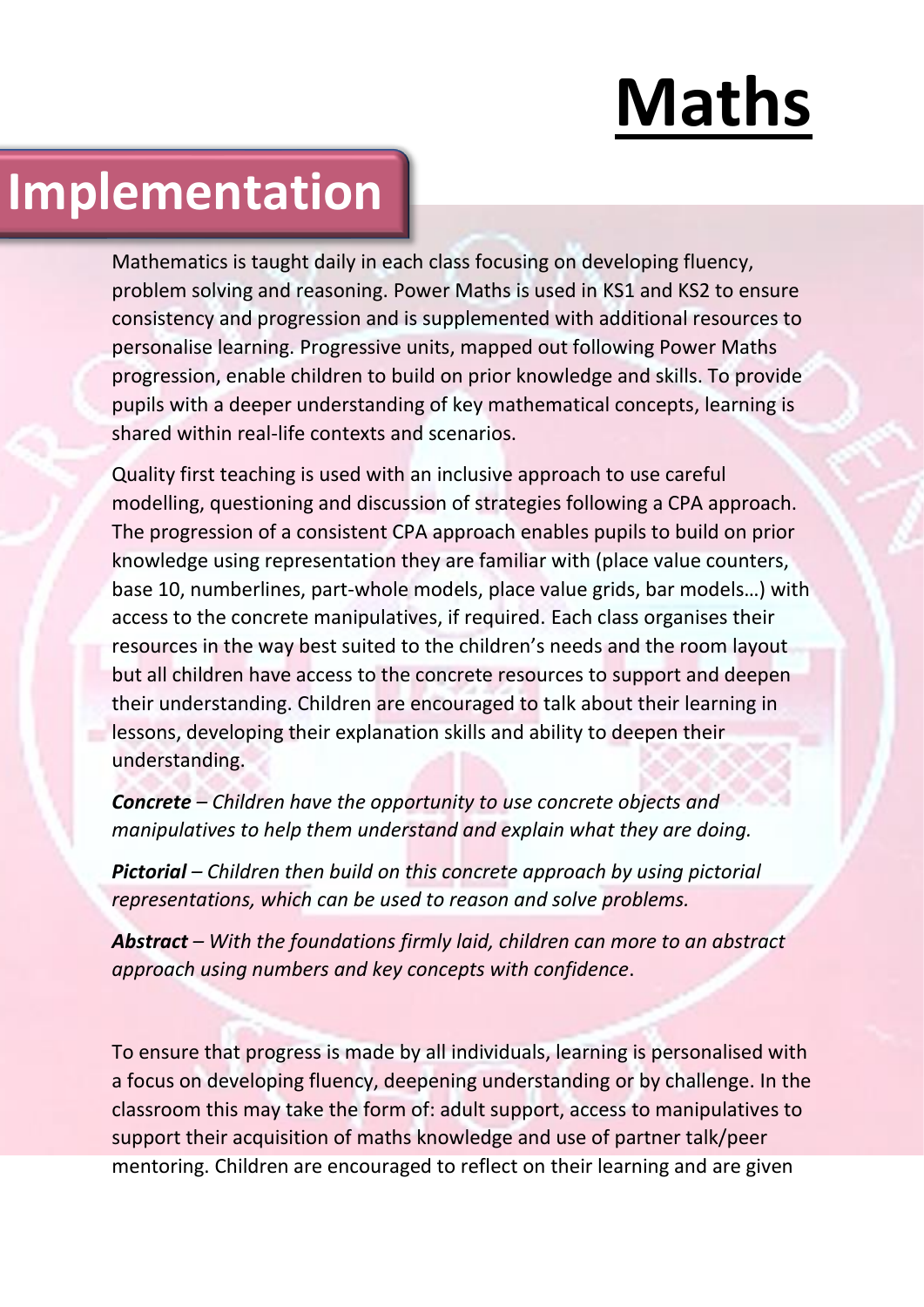opportunities address any misconceptions. Staff continually assess pupils' understanding, which is used to inform planning and intervention, matching their teaching to the needs of the children.

Year group specific vocabulary in mathematics is shared with all pupils at the beginning of a unit. Pupils will be expected to use the vocabulary both verbally and in written form to discuss, reason and communicate their methods and answers.

Children in Reception, Year 1 and Year 2 are taking part in a Mastering Number program from the NCETM. This aims to secure firm foundations in the development of good number sense for all children. The aim over time is that children will leave KS1 with fluency in calculation and a confidence and flexibility with number. Attention will be given to key knowledge and understanding needed in Reception classes, and progression through KS1 to support success in the future.'